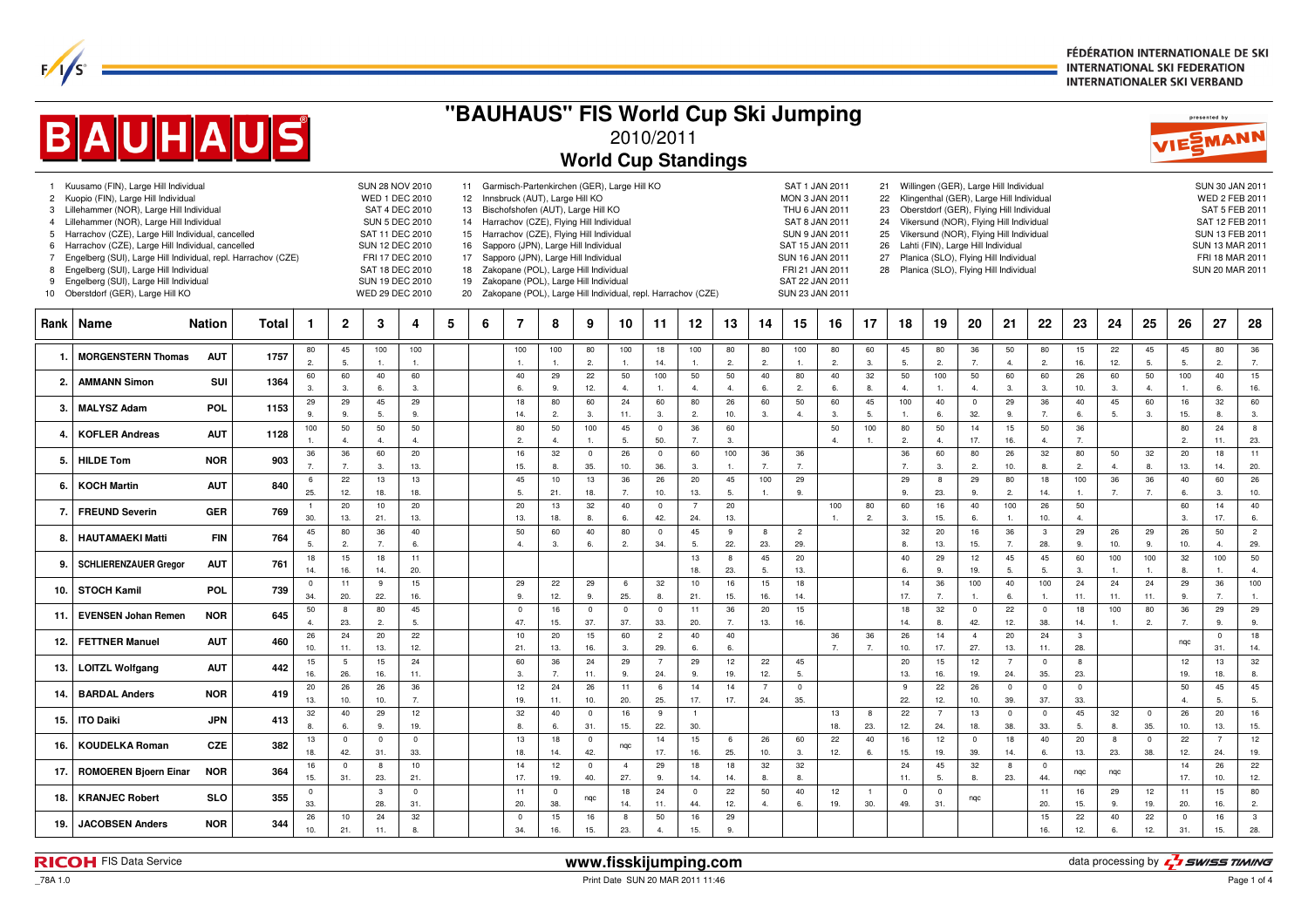

## **"BAUHAUS" FIS World Cup Ski Jumping**



2010/2011

**World Cup Standings**

| Rank | Name                         | <b>Nation</b> | Total | -1                    | $\overline{2}$        | 3                      | 4                      | 5 | 6 | 7                              | 8                     | 9                     | 10                    | 11                    | 12 <sup>°</sup>        | 13                    | 14                    | 15             | 16                             | 17                    | 18                     | 19                    | 20                    | 21                     | 22                     | 23                             | 24                 | 25                             | 26                    | 27                             | 28                     |
|------|------------------------------|---------------|-------|-----------------------|-----------------------|------------------------|------------------------|---|---|--------------------------------|-----------------------|-----------------------|-----------------------|-----------------------|------------------------|-----------------------|-----------------------|----------------|--------------------------------|-----------------------|------------------------|-----------------------|-----------------------|------------------------|------------------------|--------------------------------|--------------------|--------------------------------|-----------------------|--------------------------------|------------------------|
| 20.  | <b>LARINTO Ville</b>         | <b>FIN</b>    | 342   | 40<br>6.              | 100<br>1.             | 32<br>8.               | 80<br>2.               |   |   | 24<br>11.                      | 45<br>5.              | 18<br>14.             | $\mathbf 0$<br>35.    | $\mathbf{3}$<br>28.   |                        |                       |                       |                |                                |                       |                        |                       |                       |                        |                        |                                |                    |                                |                       |                                |                        |
| 21.  | <b>UHRMANN Michael</b>       | <b>GER</b>    | 314   | ngc                   | 8<br>23.              | $\overline{0}$<br>42.  | $\mathbf{0}$<br>45.    |   |   | $\overline{4}$<br>27.          | $\mathbf 0$<br>48.    | $\overline{0}$<br>41. | 12<br>19.             | 16<br>15.             | 32<br>8.               | 15<br>16.             |                       |                | 45<br>5.                       | 29<br>9.              | 15<br>16.              | 26<br>10.             | 60<br>3.              | $\mathbf 0$<br>33.     | 20<br>13.              | 32<br>8.                       |                    |                                |                       |                                |                        |
| 22.  | <b>NEUMAYER Michael</b>      | <b>GER</b>    | 306   | 10<br>21.             | 32<br>8.              | 12<br>19.              | 16<br>15.              |   |   | $\overline{\mathbf{0}}$<br>31. | $\mathbf 0$<br>31.    | 20<br>13.             | 32<br>8.              | 13<br>18.             | $\overline{0}$<br>47.  | 32<br>8.              | 18<br>14.             | 24<br>11.      |                                |                       | 11<br>20.              | 18<br>14.             | 10<br>21.             | $\mathsf 0$<br>32.     | 16<br>15.              | 9<br>22.                       | 18<br>14.          | $\overline{\mathbf{0}}$<br>39. | $\overline{5}$<br>26. | $\overline{4}$<br>27.          | 6<br>25.               |
| 23.  | <b>KARELIN Pavel</b>         | <b>RUS</b>    | 282   | $\mathbf 0$<br>37.    | 12<br>19.             | 6<br>25.               | $5\phantom{.0}$<br>26. |   |   | 36<br>7.                       | 26<br>10.             | 50<br>$\overline{4}$  | $\overline{0}$<br>33. | 80<br>2.              | 22<br>12.              | $\pmb{0}$<br>32.      |                       |                |                                |                       | $5\phantom{.0}$<br>26. | $\overline{2}$<br>29. | $\pmb{0}$<br>38.      | $\mathsf 0$<br>44.     | 6<br>25.               | 6<br>25.                       |                    |                                | 13<br>18.             | $\overline{0}$<br>38.          | 13<br>18.              |
| 24.  | <b>PREVC Peter</b>           | <b>SLO</b>    | 218   | 22<br>12.             | 6<br>25.              | $\mathbf 0$<br>32.     | $\overline{0}$<br>31.  |   |   | $\overline{0}$<br>32.          | $\mathbf 0$<br>39.    | 14<br>17.             | 22<br>12.             | $\overline{4}$<br>27. | 24<br>11.              | 13<br>18.             |                       |                |                                |                       | 8<br>23.               | 24<br>11.             | 22<br>12.             | 13<br>18.              | $\overline{7}$<br>24.  | nqc                            |                    |                                | 15<br>16.             | 10<br>21.                      | 14<br>17.              |
| 25.  | <b>KASAI Noriaki</b>         | <b>JPN</b>    | 197   | $\overline{7}$<br>24. | 15<br>16.             | $\overline{4}$<br>27.  | $\overline{2}$<br>29.  |   |   | $^{\circ}$<br>35.              | $\overline{c}$<br>29. | $\overline{0}$<br>46. | 9<br>22.              | 10<br>21.             | 9<br>22.               |                       |                       |                | 24<br>11.                      | 18<br>14.             | $\overline{4}$<br>27.  | 6<br>25.              | 45<br>5.              | 6<br>25.               | ijс                    | 13<br>18.                      | -6<br>25.          | 11<br>20.                      | 6<br>25.              | ngc                            |                        |
| 26.  | <b>CHEDAL Emmanuel</b>       | <b>FRA</b>    | 190   | 11<br>20.             | 20<br>13.             | 16<br>15.              | $\overline{0}$<br>34.  |   |   | $^{\circ}$<br>36.              | nqc                   | $\mathbf{0}$<br>45.   | 14<br>17.             | 24<br>11.             | $\overline{0}$<br>32.  | 5<br>26.              | nqc                   |                |                                |                       | 6<br>25.               | 9<br>22.              | 30.                   | 9<br>22.               | 8<br>23.               | 10<br>21.                      | 20<br>13.          | 9<br>22.                       | $\overline{4}$<br>27. | nqc                            | 24<br>11.              |
| 27.  | <b>MATURA Jan</b>            | <b>CZE</b>    | 180   | -9<br>22.             | 13<br>18.             | $5\phantom{.0}$<br>26. | $\overline{1}$<br>30.  |   |   | $\overline{0}$<br>46.          | nqc                   | - 6<br>25.            | $\overline{0}$<br>49. | $\overline{0}$<br>37. | $\overline{0}$<br>45.  | $\overline{0}$<br>31. | 24<br>11.             | 11<br>20.      | 26<br>10.                      | 50<br>$\overline{4}$  | $\overline{0}$<br>39.  | $\mathbf 0$<br>35.    | nqc                   | $\overline{0}$<br>42.  | $\overline{0}$<br>34.  | $\overline{0}$<br>40.          | $\mathbf 0$<br>31. | $\overline{0}$<br>34.          | $\overline{7}$<br>24. | 8<br>23.                       | 20<br>13.              |
| 28.  | <b>TOCHIMOTO Shohei</b>      | JPN           | 165   | 12<br>19.             | 16<br>15.             | 22<br>12.              | $\overline{7}$<br>24.  |   |   | 22<br>12.                      | 11<br>20.             | $\mathbf 0$<br>36.    | $\mathbf{3}$<br>28.   | $\mathbf 0$<br>35.    | $\mathbf 0$<br>46.     |                       |                       |                | 16<br>15.                      | 20<br>13.             |                        |                       |                       | $\overline{3}$<br>28.  | $\overline{4}$<br>27.  | $\overline{2}$<br>29.          | 14<br>17.          | 13<br>18.                      |                       |                                |                        |
| 29.  | <b>INGVALDSEN Ole Marius</b> | <b>NOR</b>    | 155   |                       |                       | 11<br>20.              |                        |   |   |                                |                       |                       |                       |                       |                        |                       | 14<br>17.             | 22<br>12.      | 14<br>17.                      | 26<br>10.             | nqc                    | 12<br>19.             | $\pmb{0}$<br>50.      | $\overline{0}$<br>49.  | $5\phantom{.0}$<br>26. | nqc                            | 16<br>15.          | 26<br>10.                      | $\overline{0}$<br>45. | $\overline{\mathbf{0}}$<br>35. | 9<br>22.               |
| 30.  | <b>SCHMITT Martin</b>        | <b>GER</b>    | 137   | $\mathbf 0$<br>49.    | $\overline{0}$<br>37. | $\mathbf 0$<br>34.     | 8<br>23.               |   |   |                                |                       |                       | 13<br>18.             | 36<br>7.              | nqc                    | $\overline{7}$<br>24. | $\overline{1}$<br>30. | 12<br>19.      |                                |                       | 13<br>18.              | $10$<br>21.           | 24<br>11.             | 11<br>20.              | $\overline{0}$<br>43.  |                                |                    |                                | $\overline{c}$<br>29. | ijc                            |                        |
| 31.  | <b>HOCKE Stephan</b>         | <b>GER</b>    | 132   |                       |                       |                        |                        |   |   | 9<br>22.                       | 15<br>16.             | 45<br>5.              | $\overline{7}$<br>24. | 20<br>13.             | 8<br>23.               | $\mathbf 0$<br>44.    |                       |                | 10<br>21.                      | 10<br>21.             | $\mathbf 0$<br>42.     | $\mathbf{3}$<br>28.   | $\mathbf{3}$<br>28.   | $\overline{c}$<br>29.  |                        |                                |                    |                                | $\overline{0}$<br>33. | ngc                            | ijс                    |
| 32.  | <b>HAPPONEN Janne</b>        | <b>FIN</b>    | 125   |                       |                       |                        |                        |   |   |                                |                       |                       |                       |                       |                        |                       |                       |                |                                |                       |                        |                       |                       | 32<br>8.               | 29<br>9.               | 11<br>20.                      | 13<br>18.          | 40<br>6.                       |                       |                                |                        |
| 33.  | <b>BODMER Pascal</b>         | <b>GER</b>    | 122   | nqc                   | $\mathbf 0$<br>34.    | $\overline{0}$<br>41.  | $\overline{0}$<br>40.  |   |   | $\overline{0}$<br>48.          | $\mathbf 0$<br>40.    | 12<br>19.             | $\overline{0}$<br>45. | 15<br>16.             | 26<br>10.              | 26<br>10.             |                       |                | 11<br>20.                      | $\overline{0}$<br>33. | $\overline{2}$<br>29.  | 13<br>18.             | $\overline{0}$<br>35. | $\overline{4}$<br>27.  | 12<br>19.              | $\overline{1}$<br>30.          |                    |                                | $\overline{0}$<br>36. | nqc                            |                        |
| 34.  | <b>TEPES Jurij</b>           | <b>SLO</b>    | 119   | $\mathbf 0$<br>43.    | nqc                   | nqc                    | $\overline{0}$<br>35.  |   |   | $\overline{1}$<br>30.          | ijс                   | $\overline{4}$<br>27. | $\overline{0}$<br>38. | $\overline{0}$<br>39. | 6<br>25.               | 10<br>21.             | 16                    | 14<br>17.      |                                |                       | $\overline{0}$<br>33.  | $\overline{0}$<br>34. | $\overline{7}$<br>24. | 12<br>19.              | 10<br>21.              | $\overline{0}$<br>37.          | $\mathbf 0$<br>40. | $\overline{7}$<br>24.          | $\overline{0}$<br>40. | 22<br>12.                      | 10                     |
| 34.  | JANDA Jakub                  | <b>CZE</b>    | 119   | 14<br>17.             | $\overline{1}$<br>30. | $\overline{0}$<br>33.  | 14<br>17.              |   |   | 16                             | $\mathbf 0$           | $\overline{0}$        | $\overline{1}$        | $\overline{0}$        | $\mathbf 0$            | $\overline{0}$        | 15.<br>9              | $\mathbf 0$    |                                |                       | $\mathbf 0$<br>36.     | $\mathbf 0$<br>37.    | $\pmb{0}$<br>43.      | 14<br>17.              | 13                     | $\overline{0}$                 | 11                 | 14<br>17.                      | 9                     | $\mathbf{3}$                   | 21.                    |
| 36.  | <b>VELTA Rune</b>            | <b>NOR</b>    | 106   |                       |                       | 14                     | 26                     |   |   | 15.<br>29                      | 35.<br>$\overline{7}$ | 37.<br>$\mathbf 0$    | 30.<br>ijc            | 31.<br>$\mathbf 0$    | 31.<br>nqc             | 41.<br>nqc            | 22.                   | 31.            |                                |                       | ngc                    | $\mathbf 0$           | $\mathbf 0$           |                        | 18.                    | 31.                            | 20.<br>15          | 15                             | 22.                   | 28.                            |                        |
| 36.  | <b>KORNILOV Denis</b>        | <b>RUS</b>    | 106   | 8                     | $\overline{4}$        | 17.<br>$\mathbf 0$     | 10.<br>$\overline{4}$  |   |   | 9.<br>$\overline{0}$           | 24.<br>$\overline{1}$ | 44.<br>5              | $\overline{0}$        | 44.<br>$\mathbf 0$    | $\overline{2}$         |                       | $\overline{c}$        | 5              | 29                             | 24                    |                        | 36.                   | 41.                   | $\mathbf 0$            | $\mathbf 0$            | nqc                            | 16.<br>$\mathbf 0$ | 16.<br>20                      | nqc                   | nqc                            | $\overline{1}$         |
| 38.  | <b>FREITAG Richard</b>       | <b>GER</b>    | 105   | 23.                   | 27.                   | 37.                    | 27.                    |   |   | 49.<br>$\overline{0}$          | 30.<br>9              | 26.<br>10             | 47.<br>20             | 41.<br>5              | 29.<br>12              | 30.<br>$\mathbf{3}$   | 29.                   | 26.            | 9.<br>$\overline{7}$           | 11.<br>nqc            |                        |                       |                       | 40.                    | 40.<br>14              | $\overline{7}$                 | 33.                | 13.                            | 18                    | ngc                            | 30.                    |
| 39.  | <b>HULA Stefan</b>           | POL           | 95    | $^{\circ}$            | $\mathbf 0$           | $\overline{c}$         | $\overline{0}$         |   |   | 38.<br>ngc                     | 22.<br>$\mathbf 0$    | 21.<br>36             | 13.<br>$\overline{0}$ | 26.<br>$\mathbf 0$    | 19.<br>$\overline{0}$  | 28.<br>$\overline{0}$ | 10                    | 13             | 24.                            |                       | $\overline{7}$         | $\mathbf 0$           | 20                    | nqc                    | 17.<br>$\overline{c}$  | 24.<br>nqc                     |                    |                                | 14.<br>ngc            | $\overline{1}$                 | $\overline{4}$         |
| 40.  | <b>KOIVURANTA Anssi</b>      | <b>FIN</b>    | 90    | 38.<br>nqc            | 44.<br>$\mathbf 0$    | 29.<br>nqc             | 47.<br>$\overline{0}$  |   |   |                                | 36.                   | 7.                    | 35.<br>5              | 45.<br>40             | 43.<br>$5\overline{5}$ | 34.<br>$\overline{0}$ | 21.                   | 18.            | 8                              | $\overline{0}$        | 24.<br>12              | 40.<br>6              | 13.<br>9              | $\mathbf{0}$           | 29.<br>nqc             |                                |                    |                                | $\overline{0}$        | 30.<br>$\overline{0}$          | 27.<br>$5\overline{5}$ |
| 41.  | <b>DAMJAN Jernej</b>         | <b>SLO</b>    | 84    |                       | 36.                   |                        | 48.                    |   |   |                                |                       |                       | 26.                   | 6.                    | 26.                    | 33.                   |                       |                | 23.<br>20                      | 44.<br>nqc            | 19.<br>$\overline{0}$  | 25.<br>$\mathsf 0$    | 22.<br>18             | 35.<br>$5\phantom{.0}$ | 22                     | $\overline{0}$                 | $\pmb{0}$          | $\overline{\mathbf{0}}$        | 32.<br>$\overline{0}$ | 36.<br>12                      | 26.<br>$\overline{7}$  |
| 42.  | YUMOTO Fumihisa              | <b>JPN</b>    | 80    | 5                     | $\overline{c}$        | $\mathbf 0$            | $\overline{0}$         |   |   | 5                              | $\mathbf 0$           | $\overline{0}$        |                       |                       |                        |                       |                       |                | 13.<br>$\overline{4}$          | 16                    | 31.                    | 38.                   | 14.                   | 26.<br>24              | 12.<br>$\mathbf 0$     | 39.<br>13                      | 39.<br>$^{\circ}$  | 36.<br>$\overline{1}$          | 46.<br>10             | 19.<br>nqc                     | 24.                    |
| 43.  | <b>MUOTKA Olli</b>           | <b>FIN</b>    | 76    | 26.<br>nqc            | 29.<br>nqc            | 50.                    | 38.                    |   |   | 26.<br>$\overline{0}$          | 41.<br>$^{\circ}$     | 48.<br>$\overline{7}$ |                       |                       | $\overline{0}$         | $\overline{0}$        | 13                    | 16             | 27.<br>$\overline{\mathbf{0}}$ | 15.<br>nqc            | $^{\circ}$             | $\mathbf 0$           | 8                     | 11.<br>nqc             | 35.<br>nqc             | 18.<br>$\overline{\mathbf{0}}$ | 35.<br>12          | 30.<br>18                      | 21.<br>$\overline{0}$ | $\overline{2}$                 |                        |
| 44.  | <b>AHONEN Janne</b>          | <b>FIN</b>    | 74    | nqc                   | $\overline{0}$        |                        |                        |   |   | 44.<br>$\overline{7}$          | 32.<br>$\mathbf 0$    | 24.<br>11             | $\mathbf 0$           | 45                    | 38.<br>$\overline{0}$  | 36.<br>11             | 18.                   | 15.            | 45.                            |                       | 34.<br>$\overline{0}$  | 33.<br>$\mathbf 0$    | 23.<br>$\mathbf{0}$   |                        |                        | 36.                            | 19.<br>nqc         | 14.                            | 41.<br>$\overline{0}$ | 29.                            |                        |
| 44.  | <b>THURNBICHLER Stefan</b>   | <b>AUT</b>    | 74    |                       | 35.                   |                        |                        |   |   | 24.                            | 34.                   | 20.                   | 31.                   | 5.<br>11              | 33.<br>$\overline{0}$  | 20.<br>$\overline{4}$ | 32                    | $\overline{7}$ | $\overline{\mathbf{0}}$        | $\mathbf 0$           | 35.                    | 39.                   | 47.                   |                        |                        |                                | 9                  | ijc                            | 34.                   | 11                             |                        |
|      |                              |               |       |                       |                       |                        |                        |   |   |                                |                       |                       | nqc                   | 20.                   | 36.                    | 27.                   | 8.                    | 24.            | 35.                            | 43.                   |                        |                       |                       |                        |                        |                                | 22.                |                                |                       | 20.                            |                        |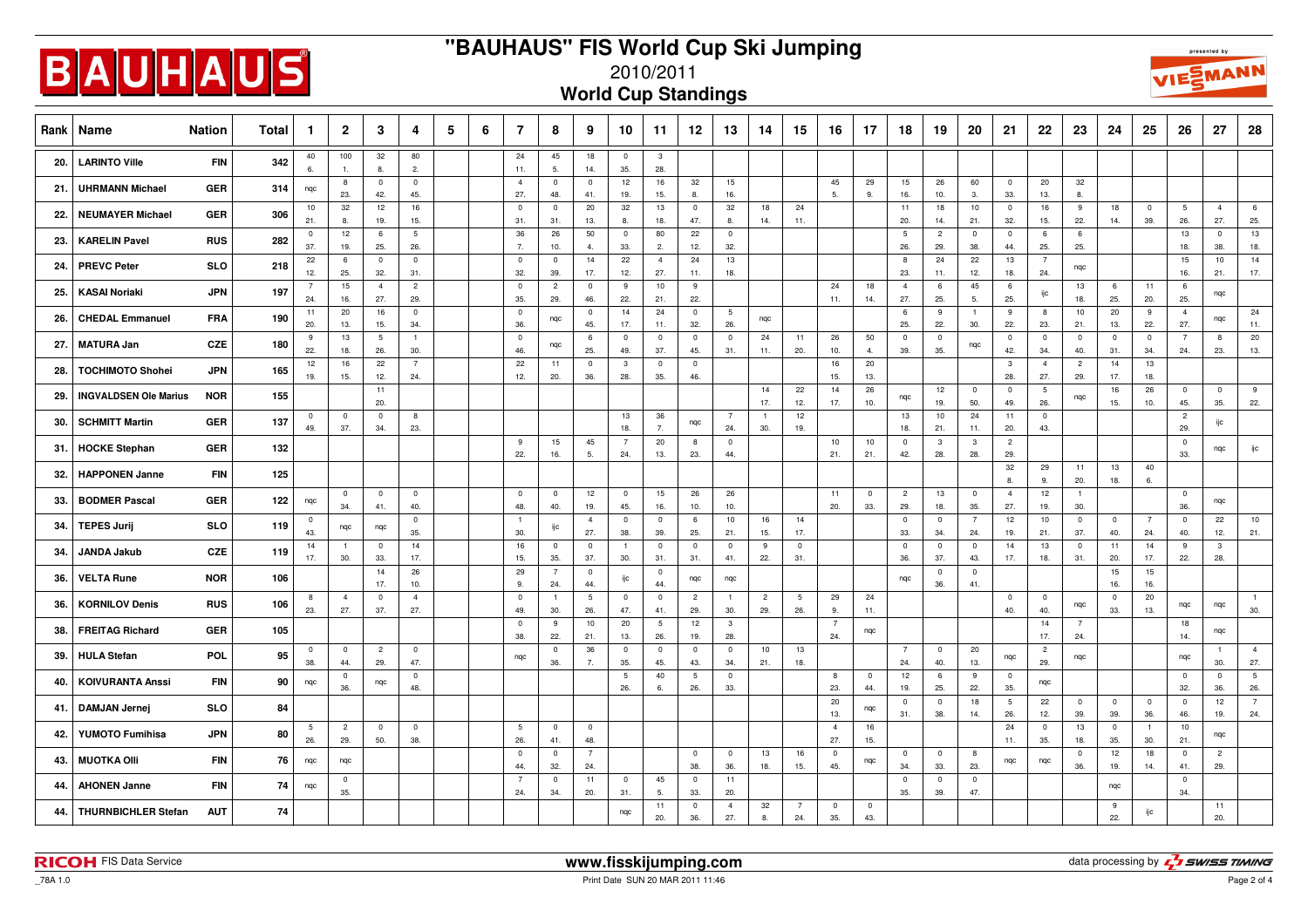

## **"BAUHAUS" FIS World Cup Ski Jumping**





2010/2011

|  | <b>World Cup Standings</b> |  |
|--|----------------------------|--|
|  |                            |  |

| Rank | Name                        | <b>Nation</b> | <b>Total</b>   | -1                    | $\overline{2}$        | 3                     | 4                   | 5 | 6 | 7                              | 8                     | 9                     | 10                             | 11                    | 12                    | 13                    | 14                             | 15                             | 16                             | 17                             | 18                    | 19                    | 20                    | 21                             | 22                    | 23                             | 24                             | 25                     | 26                             | 27                    | 28 |
|------|-----------------------------|---------------|----------------|-----------------------|-----------------------|-----------------------|---------------------|---|---|--------------------------------|-----------------------|-----------------------|--------------------------------|-----------------------|-----------------------|-----------------------|--------------------------------|--------------------------------|--------------------------------|--------------------------------|-----------------------|-----------------------|-----------------------|--------------------------------|-----------------------|--------------------------------|--------------------------------|------------------------|--------------------------------|-----------------------|----|
| 46.  | <b>COLLOREDO Sebastian</b>  | <b>ITA</b>    | 69             | 0<br>31.              | 9<br>22.              |                       |                     |   |   | $\overline{\mathbf{0}}$<br>33. | $\overline{4}$<br>27. | $\mathbf 0$<br>33.    | $\overline{\mathbf{0}}$<br>44. | nqc                   | $\mathbf 0$<br>37.    | $\mathbf 0$<br>37.    | $\pmb{0}$<br>31.               | $\overline{\mathbf{0}}$<br>37. |                                |                                | $\mathbf{3}$<br>28.   | $\overline{4}$<br>27. | $15\,$<br>16.         | 16<br>15.                      | 9<br>22.              | $\overline{\mathbf{0}}$<br>32. |                                |                        | $\overline{\mathbf{0}}$<br>35. | 9<br>22.              |    |
| 47.  | <b>TAKEUCHI Taku</b>        | <b>JPN</b>    | 67             | $\overline{4}$<br>27. | $\mathbf 0$<br>32.    | $\mathbf 0$<br>38.    | 6<br>25.            |   |   | $\overline{0}$<br>36.          | $\overline{0}$<br>32. | 9<br>22.              | $\overline{0}$<br>39.          | nqc                   | $\overline{0}$<br>39. |                       |                                |                                | 18<br>14.                      | 11<br>20.                      |                       |                       |                       | 10<br>21.                      | $\mathbf 0$<br>40.    | $\overline{0}$<br>37.          | $\overline{\mathbf{3}}$<br>28. | 6<br>25.               | $\overline{0}$<br>37.          | ngc                   |    |
| 48.  | <b>STJERNEN Andreas</b>     | <b>NOR</b>    | 56             | $\pmb{0}$<br>45.      | $\mathbf 0$<br>43.    | nqc                   |                     |   |   |                                |                       |                       |                                |                       |                       |                       |                                |                                | 32<br>8.                       | 9<br>22.                       |                       |                       |                       |                                |                       |                                | $\overline{7}$<br>24.          | 8<br>23.               | $\overline{0}$<br>44.          | nqc                   |    |
| 48.  | <b>SEDLAK Borek</b>         | CZE           | 56             | nqc                   | $\overline{0}$<br>47. | $\overline{0}$<br>39. | $\mathsf{O}$<br>36. |   |   | $\overline{0}$<br>39.          | $\,$ 5 $\,$<br>26.    | nqc                   | $\overline{0}$<br>43.          | $\overline{0}$<br>32. | $\overline{0}$<br>41. | $\overline{c}$<br>29. | 12<br>19.                      | 26<br>10.                      | $\mathbf 0$<br>44.             | $\mathbb O$<br>32.             | $\overline{1}$<br>30. | $\overline{1}$<br>30. | 6<br>25.              | $\overline{1}$<br>30.          | $\mathbf 0$<br>47.    | nqc                            | $\overline{c}$<br>29.          | $\overline{0}$<br>31.  | $\mathbb O$<br>47.             | nqc                   |    |
| 50.  | <b>HLAVA Lukas</b>          | <b>CZE</b>    | 53             | $\mathbf 0$<br>35.    | $\mathbf 0$<br>38.    | $\mathbb O$<br>40.    | $_{\rm 3}$<br>28.   |   |   | 8<br>23.                       | $\mathbf 0$<br>42.    | $\overline{0}$<br>43. | $\mathbf 0$<br>34.             | $\mathbf 0$<br>43.    | $\overline{4}$<br>27. | $\mathbf 0$<br>46.    | $\overline{\mathbf{0}}$<br>38. | $\overline{4}$<br>27.          | 6<br>25.                       | $\mathbf 0$<br>35.             | $\mathbf 0$<br>44.    | $\mathbf 0$<br>40.    | 6<br>25.              |                                |                       | $5\phantom{.0}$<br>26.         | $\overline{4}$<br>27.          | $5\phantom{.0}$<br>26. | $^8$<br>23.                    | nqc                   |    |
| 51.  | <b>SCHOFT Felix</b>         | <b>GER</b>    | 46             |                       |                       |                       |                     |   |   |                                |                       |                       | 10<br>21.                      | nqc                   |                       |                       | 11<br>20.                      | $\overline{0}$<br>36.          | 9<br>22.                       | 14<br>17.                      |                       |                       |                       |                                |                       |                                | nqc                            | $\overline{c}$<br>29.  |                                |                       |    |
| 52.  | <b>MORASSI Andrea</b>       | <b>ITA</b>    | 45             | $\mathbf 0$<br>32.    | $\mathbf 0$<br>39.    |                       |                     |   |   | $\overline{0}$<br>43.          | $\mathbf{3}$<br>28.   | $\overline{c}$<br>29. | nqc                            | nqc                   |                       |                       | $\overline{4}$<br>27.          | 10<br>21.                      | $\pmb{0}$<br>42.               | nqc                            |                       |                       |                       | $\overline{\mathbf{0}}$<br>37. | nqc                   | $\overline{\mathbf{0}}$<br>34. | 10<br>21.                      | 16<br>15.              |                                | $\mathbf 0$<br>39.    |    |
| 53.  | <b>ZOGRAFSKI Vladimir</b>   | <b>BUL</b>    | 38             | ijc                   | $\mathbf 0$<br>48.    |                       |                     |   |   | $\overline{3}$<br>28.          | $\mathbf 0$<br>47.    | 8<br>23.              | 15<br>16.                      | 12<br>19.             | ijc                   | $\overline{0}$<br>35. |                                |                                |                                |                                |                       |                       |                       |                                | $\mathbf{0}$<br>31.   |                                |                                |                        | $\mathbf 0$<br>49.             |                       |    |
| 54.  | <b>ZYLA Piotr</b>           | POL           | 37             |                       |                       |                       |                     |   |   |                                |                       |                       |                                |                       |                       |                       |                                |                                | $\mathbf 0$<br>31.             | $5\phantom{.0}$<br>26.         | 10<br>21.             | $\overline{0}$<br>32. | $\pmb{0}$<br>31.      | $\overline{\mathbf{0}}$<br>31. | $\circ$<br>46.        | $\overline{4}$<br>27.          | $\overline{0}$<br>31.          | 10<br>21.              | $\overline{\mathbf{3}}$<br>28. | 5<br>26.              |    |
| 55.  | <b>SKLETT Vegard-Haukoe</b> | <b>NOR</b>    | 32             |                       |                       | $\overline{1}$<br>30. |                     |   |   |                                |                       |                       |                                |                       |                       |                       | $\overline{\mathbf{0}}$<br>39. | 6<br>25.                       | $\overline{\mathbf{0}}$<br>36. | 22<br>12.                      |                       |                       |                       |                                |                       |                                | $\overline{0}$<br>37.          | $\mathbf{3}$<br>28.    |                                |                       |    |
| 56.  | <b>HAYBOECK Michael</b>     | <b>AUT</b>    | 28             |                       |                       | $\mathbf 0$<br>35.    | 9<br>22.            |   |   | 6<br>25.                       | 8<br>23.              | $\mathbf 0$<br>34.    | $\mathbf 0$<br>32.             | $\mathbf 0$<br>48.    | $\overline{0}$<br>34. | $\overline{0}$<br>39. |                                |                                | 5<br>26.                       | $\overline{\mathbf{0}}$<br>41. |                       |                       |                       |                                |                       |                                | ngc                            |                        |                                |                       |    |
| 57.  | <b>MEZNAR Mitja</b>         | <b>SLO</b>    | 21             |                       | ngc                   | $\mathbf 0$<br>48.    | ngc                 |   |   | $\overline{0}$<br>42.          | ngc                   | $\overline{0}$<br>47. |                                |                       |                       |                       |                                |                                | 15<br>16.                      | $6\phantom{a}$<br>25.          |                       |                       |                       | ijс                            | $\mathbf{0}$<br>45.   |                                |                                |                        |                                | $\overline{0}$<br>34. |    |
| 58.  | <b>FUNAKI Kazuyoshi</b>     | <b>JPN</b>    | 15             |                       |                       |                       |                     |   |   |                                |                       |                       |                                |                       |                       |                       |                                |                                | $\overline{\mathbf{0}}$<br>47. | 15<br>16.                      |                       |                       |                       |                                |                       |                                |                                |                        |                                |                       |    |
| 58.  | <b>INNAUER Mario</b>        | <b>AUT</b>    | 15             |                       |                       |                       |                     |   |   |                                |                       |                       |                                |                       | $\mathbf 0$<br>35.    | $\mathbf 0$<br>38.    | $\overline{\mathbf{0}}$<br>34. | $\mathbf{3}$<br>28.            | $\mathbf 0$<br>50.             | 12<br>19.                      | $\mathbf 0$<br>45.    | $\overline{0}$<br>47. | $\mathbf 0$<br>40.    |                                |                       |                                |                                |                        |                                |                       |    |
| 58.  | <b>MECHLER Maximilian</b>   | <b>GER</b>    | 15             | $\pmb{0}$<br>46.      | $\overline{0}$<br>49. | $\mathbf 0$<br>45.    | $\mathbf 0$<br>43.  |   |   |                                |                       |                       | $\overline{2}$<br>29.          | $\circ$<br>49.        |                       |                       | $\overline{0}$<br>32.          | 9<br>22.                       |                                |                                |                       |                       |                       |                                |                       | ngc                            | $\overline{0}$<br>34.          | $\overline{4}$<br>27.  |                                | $\overline{0}$<br>32. |    |
| 61.  | <b>KEITURI Kalle</b>        | <b>FIN</b>    | 14             | $\mathsf 0$<br>36.    | $\mathsf{O}$<br>45.   |                       |                     |   |   |                                |                       |                       | nqc                            | nqc                   |                       |                       |                                |                                |                                |                                | $\mathbf 0$<br>38.    | $\overline{0}$<br>44. | $\mathbf 0$<br>36.    | $\overline{0}$<br>36.          | $\overline{0}$<br>32. | 14<br>17.                      |                                |                        | $\overline{0}$<br>39.          | $\circ$<br>37.        |    |
| 62.  | <b>FRENETTE Peter</b>       | <b>USA</b>    | 13             |                       |                       |                       |                     |   |   |                                |                       |                       |                                |                       |                       |                       |                                |                                | $\mathbf 0$<br>33.             | 13<br>18.                      |                       |                       |                       |                                |                       |                                |                                |                        | ngc                            | ngc                   |    |
| 62.  | <b>NAGLIC Tomaz</b>         | <b>SLO</b>    | 13             |                       |                       |                       |                     |   |   |                                |                       |                       |                                |                       |                       |                       | $5\phantom{.0}$<br>26.         | 8<br>23.                       |                                |                                |                       |                       |                       |                                |                       | nqc                            | $\overline{0}$<br>38.          | $\mathbf 0$<br>37.     |                                |                       |    |
| 64.  | <b>WANK Andreas</b>         | <b>GER</b>    | 9              |                       |                       |                       |                     |   |   |                                |                       |                       | $\mathbf 0$<br>42.             | 8<br>23.              |                       |                       |                                |                                |                                |                                |                       |                       |                       |                                |                       |                                | $\overline{1}$<br>30.          | $\mathbf 0$<br>33.     |                                |                       |    |
| 65.  | <b>SLIZ Rafal</b>           | POL           | $\overline{7}$ |                       |                       |                       |                     |   |   |                                |                       |                       |                                |                       | ngc                   | $\overline{0}$<br>47. |                                |                                | $\mathbf 0$<br>37.             | $\overline{7}$<br>24.          | $\mathbf 0$<br>41.    | $\overline{0}$<br>40. | $\overline{0}$<br>33. | ngc                            | ngc                   |                                |                                |                        |                                |                       |    |
| 65.  | ELVERUM SORSELL Kim Rene    | <b>NOR</b>    | $\overline{7}$ |                       |                       | $\overline{7}$<br>24. |                     |   |   |                                |                       |                       |                                |                       |                       |                       |                                |                                | $\pmb{0}$<br>39.               | $\overline{\mathbf{0}}$<br>36. |                       |                       |                       |                                |                       |                                | nqc                            |                        |                                |                       |    |
| 67.  | JUDEZ Dejan                 | <b>SLO</b>    | 6              |                       |                       |                       |                     |   |   |                                |                       |                       |                                |                       |                       |                       |                                |                                |                                |                                |                       |                       |                       |                                |                       |                                |                                |                        |                                | 6<br>25.              |    |
| 67.  | <b>BACHLEDA Marcin</b>      | <b>POL</b>    | 6              | $\pmb{0}$<br>40.      | $\mathbf{0}$<br>33.   | $\mathbf 0$<br>35.    | $\mathbf 0$<br>39.  |   |   | $\overline{0}$<br>45.          | 6<br>25.              | nqc                   | $\overline{0}$<br>41.          | nqc                   | ngc                   | nqc                   | ngc                            |                                |                                |                                | $\overline{0}$<br>50. | ngc                   |                       |                                |                       |                                | ngc                            |                        |                                |                       |    |
| 67.  | YOSHIOKA Kazuya             | <b>JPN</b>    | 6              |                       |                       |                       |                     |   |   |                                |                       |                       |                                |                       |                       | $\overline{0}$<br>49. | 6<br>25.                       | $\overline{0}$<br>32.          | $\overline{0}$<br>49.          | $\overline{0}$<br>40.          |                       |                       |                       |                                |                       |                                |                                |                        | $\overline{0}$<br>38.          | nqc                   |    |
| 67.  | <b>RUUSKANEN Juha-Matti</b> | <b>FIN</b>    | 6              | $\mathbf{3}$<br>28.   | 3<br>28.              | $\overline{0}$<br>49. | $\mathbf 0$<br>50.  |   |   |                                |                       |                       | nqc                            | nqc                   | nqc                   | nqc                   |                                |                                |                                |                                |                       |                       |                       | nqc                            | nqc                   | nqc                            |                                |                        |                                |                       |    |
| 71.  | <b>BRESADOLA Davide</b>     | <b>ITA</b>    | 5              |                       |                       |                       |                     |   |   |                                |                       |                       |                                |                       |                       |                       |                                |                                |                                |                                |                       |                       |                       | $\overline{0}$<br>46.          |                       |                                | $\overline{5}$<br>26.          | $\mathbf 0$<br>32.     | $\overline{0}$<br>43.          | nqc                   |    |

\_78A 1.0